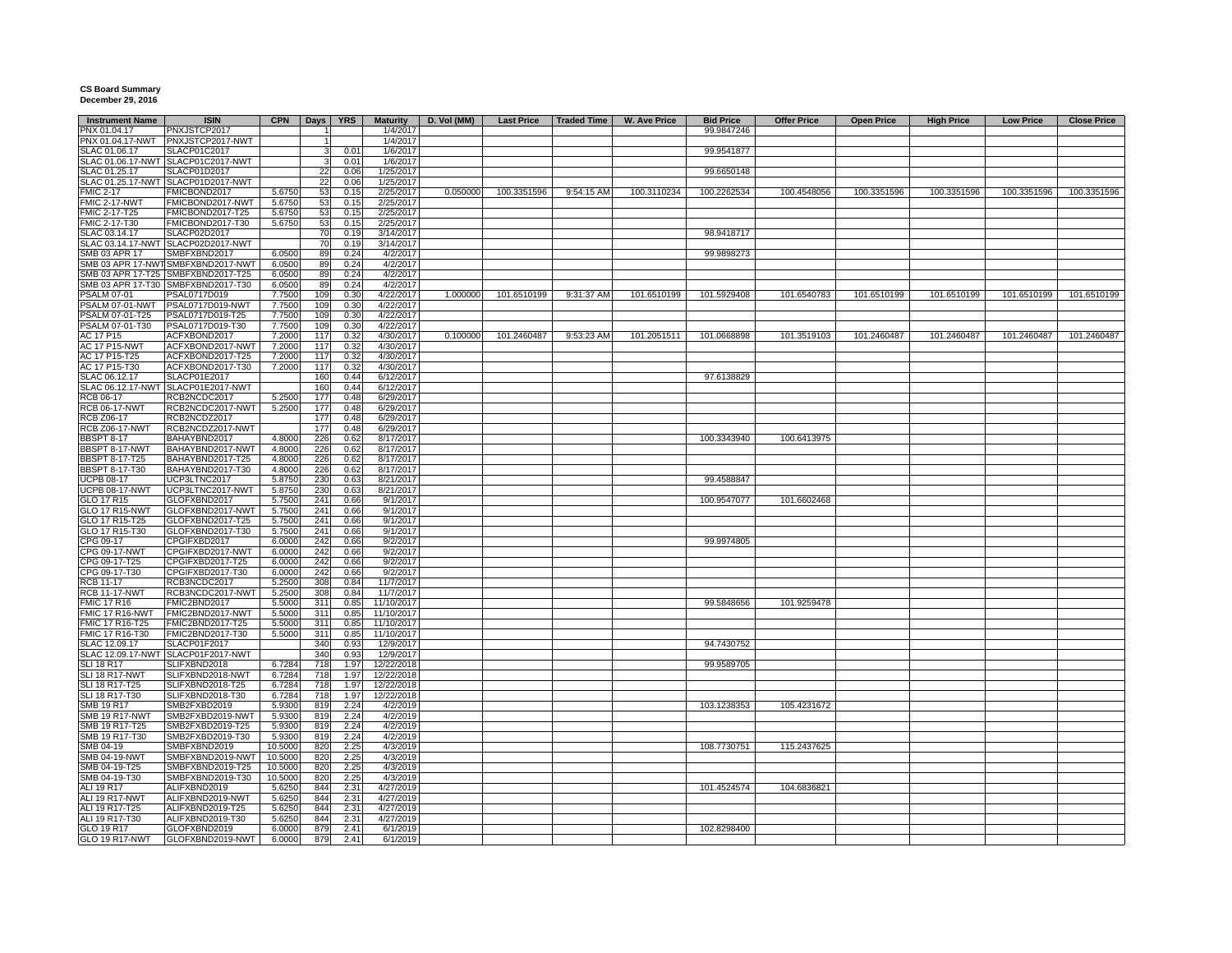| <b>Instrument Name</b> | <b>ISIN</b>                       |        | CPN Days | <b>YRS</b> |            |          | Maturity   D. Vol (MM)   Last Price   Traded Time |                        | <b>W. Ave Price</b> | <b>Bid Price</b> | <b>Offer Price</b> | <b>Open Price</b> | <b>High Price</b> | <b>Low Price</b> | <b>Close Price</b> |
|------------------------|-----------------------------------|--------|----------|------------|------------|----------|---------------------------------------------------|------------------------|---------------------|------------------|--------------------|-------------------|-------------------|------------------|--------------------|
| GLO 19 R17-T25         | GLOFXBND2019-T25                  | 6.0000 | 879      | 2.41       | 6/1/2019   |          |                                                   |                        |                     |                  |                    |                   |                   |                  |                    |
| GLO 19 R17-T30         | GLOFXBND2019-T30                  | 6.0000 | 879      | 2.41       | 6/1/2019   |          |                                                   |                        |                     |                  |                    |                   |                   |                  |                    |
| FLI 19 R17             | FLIFXBND2019                      | 6.2731 | 886      | 2.43       | 6/8/2019   |          |                                                   |                        |                     | 102.8947630      | 106.4331407        |                   |                   |                  |                    |
| <b>FLI 19 R17-NWT</b>  | FLIFXBND2019-NWT                  | 6.2731 | 886      | 2.43       | 6/8/2019   |          |                                                   |                        |                     |                  |                    |                   |                   |                  |                    |
| FLI 19 R17-T25         | FLIFXBND2019-T25                  | 6.2731 | 886      | 2.43       | 6/8/2019   |          |                                                   |                        |                     |                  |                    |                   |                   |                  |                    |
|                        |                                   |        |          |            |            |          |                                                   |                        |                     |                  |                    |                   |                   |                  |                    |
| FLI 19 R17-T30         | FLIFXBND2019-T30                  | 6.2731 | 886      | 2.43       | 6/8/2019   |          |                                                   |                        |                     |                  |                    |                   |                   |                  |                    |
| SM 19 R17              | SMICFXBD2019                      | 6.0000 | 924      | 2.53       | 7/16/2019  |          |                                                   |                        |                     | 102.5911863      | 106.0150803        |                   |                   |                  |                    |
| <b>SM 19 R17-NWT</b>   | SMICFXBD2019-NWT                  | 6.0000 | 924      | 2.53       | 7/16/2019  |          |                                                   |                        |                     |                  |                    |                   |                   |                  |                    |
| SM 19 R17-T25          | SMICFXBD2019-T25                  | 6.0000 | 924      | 2.53       | 7/16/2019  |          |                                                   |                        |                     |                  |                    |                   |                   |                  |                    |
| SM 19 R17-T30          | SMICFXBD2019-T30                  | 6.0000 | 924      | 2.53       | 7/16/2019  |          |                                                   |                        |                     |                  |                    |                   |                   |                  |                    |
| <b>FMIC 19 R17</b>     | FMICBOND2019                      | 5.7500 | 949      | 2.60       | 8/10/2019  |          |                                                   |                        |                     | 98.8048063       |                    |                   |                   |                  |                    |
| FMIC 19 R17-NWT        | FMICBOND2019-NWT                  | 5.7500 | 949      | 2.60       | 8/10/2019  |          |                                                   |                        |                     |                  |                    |                   |                   |                  |                    |
| FMIC 19 R17-T25        | FMICBOND2019-T25                  | 5.7500 | 949      | 2.60       | 8/10/2019  |          |                                                   |                        |                     |                  |                    |                   |                   |                  |                    |
| FMIC 19 R17-T30        | FMICBOND2019-T30                  | 5.7500 | 949      | 2.60       | 8/10/2019  |          |                                                   |                        |                     |                  |                    |                   |                   |                  |                    |
|                        |                                   |        |          |            |            |          |                                                   |                        |                     |                  |                    |                   |                   |                  |                    |
| JGS 08-19              | JGSFXBND2019                      | 5.2317 | 966      | 2.64       | 8/27/2019  |          |                                                   |                        |                     | 100.8701485      | 104.3416590        |                   |                   |                  |                    |
| JGS 08-19-NWT          | JGSFXBND2019-NWT                  | 5.2317 | 966      | 2.64       | 8/27/2019  |          |                                                   |                        |                     |                  |                    |                   |                   |                  |                    |
| JGS 08-19-T25          | JGSFXBND2019-T25                  | 5.2317 | 966      | 2.64       | 8/27/2019  |          |                                                   |                        |                     |                  |                    |                   |                   |                  |                    |
| JGS 08-19-T30          | JGSFXBND2019-T30                  | 5.2317 | 966      | 2.64       | 8/27/2019  |          |                                                   |                        |                     |                  |                    |                   |                   |                  |                    |
| ALI HS 10-19           | ALIHSBND2019                      | 3.0000 | 1019     | 2.79       | 10/19/2019 |          |                                                   |                        |                     |                  |                    |                   |                   |                  |                    |
| <b>GTCAP 11-19</b>     | GTCFXBND2019                      | 4.7106 | 1038     | 2.84       | 11/7/2019  |          |                                                   |                        |                     | 99.2353837       |                    |                   |                   |                  |                    |
| GTCAP 11-19-NWT        | GTCFXBND2019-NWT                  | 4.7106 | 1038     | 2.84       | 11/7/2019  |          |                                                   |                        |                     |                  |                    |                   |                   |                  |                    |
| GTCAP 11-19-T25        | GTCFXBND2019-T25                  | 4.7106 | 1038     | 2.84       | 11/7/2019  |          |                                                   |                        |                     |                  |                    |                   |                   |                  |                    |
|                        |                                   |        |          |            |            |          |                                                   |                        |                     |                  |                    |                   |                   |                  |                    |
| GTCAP 11-19-T30        | GTCFXBND2019-T30                  | 4.7106 | 1038     | 2.84       | 11/7/2019  |          |                                                   |                        |                     |                  |                    |                   |                   |                  |                    |
| <b>VLL 19 R17</b>      | VLLFXBND2019                      | 5.6542 | 1040     | 2.85       | 11/9/2019  | 1.000000 |                                                   | 99.7473966 10:31:33 AM | 99.7473966          | 99.4219801       |                    | 99.7473966        | 99.7473966        | 99.7473966       | 99.7473966         |
| VLL 19 R17-NWT         | VLLFXBND2019-NWT                  | 5.6542 | 1040     | 2.85       | 11/9/2019  |          |                                                   |                        |                     |                  |                    |                   |                   |                  |                    |
| VLL 19 R17-T25         | VLLFXBND2019-T25                  | 5.6542 | 1040     | 2.85       | 11/9/2019  |          |                                                   |                        |                     |                  |                    |                   |                   |                  |                    |
| VLL 19 R17-T30         | VLLFXBND2019-T30                  | 5.6542 | 1040     | 2.85       | 11/9/2019  |          |                                                   |                        |                     |                  |                    |                   |                   |                  |                    |
| <b>GTCAP 20 R17</b>    | GTCFXBND2020                      | 4.8371 | 1150     | 3.15       | 2/27/2020  |          |                                                   |                        |                     | 99.2375839       | 103.6671669        |                   |                   |                  |                    |
|                        | GTCAP 20 R17-NWT GTCFXBND2020-NWT | 4.8371 | 1150     | 3.15       | 2/27/2020  |          |                                                   |                        |                     |                  |                    |                   |                   |                  |                    |
|                        | GTCAP 20 R17-T25 GTCFXBND2020-T25 | 4.8371 | 1150     | 3.15       | 2/27/2020  |          |                                                   |                        |                     |                  |                    |                   |                   |                  |                    |
|                        | GTCAP 20 R17-T30 GTCFXBND2020-T30 |        | 1150     | 3.15       | 2/27/2020  |          |                                                   |                        |                     |                  |                    |                   |                   |                  |                    |
|                        |                                   | 4.8371 |          |            |            |          |                                                   |                        |                     |                  |                    |                   |                   |                  |                    |
| SMPH 03-20             | SMPHFXBD2020                      | 5.1000 | 1153     | 3.16       | 3/1/2020   |          |                                                   |                        |                     | 103.7022728      |                    |                   |                   |                  |                    |
| SMPH 03-20-NWT         | SMPHFXBD2020-NWT                  | 5.1000 | 1153     | 3.16       | 3/1/2020   |          |                                                   |                        |                     |                  |                    |                   |                   |                  |                    |
| SMPH 03-20-T25         | SMPHFXBD2020-T25                  | 5.1000 | 1153     | 3.16       | 3/1/2020   |          |                                                   |                        |                     |                  |                    |                   |                   |                  |                    |
| SMPH 03-20-T30         | SMPHFXBD2020-T30                  | 5.1000 | 1153     | 3.16       | 3/1/2020   |          |                                                   |                        |                     |                  |                    |                   |                   |                  |                    |
| CPG 20 R18             | CPGIFXBD2020                      | 6.6878 | 1154     | 3.16       | 3/2/2020   |          |                                                   |                        |                     | 99.8209720       |                    |                   |                   |                  |                    |
| CPG 20 R18-NWT         | CPGIFXBD2020-NWT                  | 6.6878 | 1154     | 3.16       | 3/2/2020   |          |                                                   |                        |                     |                  |                    |                   |                   |                  |                    |
| CPG 20 R18-T25         | CPGIFXBD2020-T25                  | 6.6878 | 1154     | 3.16       | 3/2/2020   |          |                                                   |                        |                     |                  |                    |                   |                   |                  |                    |
| CPG 20 R18-T30         | CPGIFXBD2020-T30                  | 6.6878 | 1154     | 3.16       | 3/2/2020   |          |                                                   |                        |                     |                  |                    |                   |                   |                  |                    |
| MBT 04-20              | MBTLTNCD2020                      | 4.0000 | 1207     | 3.30       | 4/24/2020  |          |                                                   |                        |                     |                  |                    |                   |                   |                  |                    |
|                        |                                   |        |          |            |            |          |                                                   |                        |                     |                  |                    |                   |                   |                  |                    |
| <b>EDC 20 R18</b>      | EDCFXBND2020                      | 4.1583 | 1216     | 3.33       | 5/3/2020   |          |                                                   |                        |                     | 95.9577633       | 101.7348714        |                   |                   |                  |                    |
| EDC 20 R18-NWT         | EDCFXBND2020-NWT                  | 4.1583 | 1216     | 3.33       | 5/3/2020   |          |                                                   |                        |                     |                  |                    |                   |                   |                  |                    |
| EDC 20 R18-T25         | EDCFXBND2020-T25                  | 4.1583 | 1216     | 3.33       | 5/3/2020   |          |                                                   |                        |                     |                  |                    |                   |                   |                  |                    |
| EDC 20 R18-T30         | EDCFXBND2020-T30                  | 4.1583 | 1216     | 3.33       | 5/3/2020   |          |                                                   |                        |                     |                  |                    |                   |                   |                  |                    |
| PNB 06-20              | PNBLTNCD2020                      | 4.1250 | 1256     | 3.44       | 6/12/2020  |          |                                                   |                        |                     |                  |                    |                   |                   |                  |                    |
| <b>RCB 06-20</b>       | RCBLTNCD2020                      | 4.1250 | 1263     | 3.46       | 6/19/2020  |          |                                                   |                        |                     |                  |                    |                   |                   |                  |                    |
| GLO 20 R18             | GLOFXBND2020                      | 4.8875 | 1291     | 3.53       | 7/17/2020  |          |                                                   |                        |                     | 100.4445250      | 104.2593564        |                   |                   |                  |                    |
| <b>GLO 20 R18-NWT</b>  | GLOFXBND2020-NWT                  | 4.8875 | 1291     | 3.53       | 7/17/2020  |          |                                                   |                        |                     |                  |                    |                   |                   |                  |                    |
| GLO 20 R18-T25         | GLOFXBND2020-T25                  | 4.8875 | 1291     | 3.53       | 7/17/2020  |          |                                                   |                        |                     |                  |                    |                   |                   |                  |                    |
| GLO 20 R18-T30         | GLOFXBND2020-T30                  | 4.8875 | 1291     | 3.53       | 7/17/2020  |          |                                                   |                        |                     |                  |                    |                   |                   |                  |                    |
|                        |                                   |        |          |            |            |          |                                                   |                        |                     |                  |                    |                   |                   |                  |                    |
| <b>SLTC 20 R18</b>     | SLTCFXBD2020                      | 4.9925 | 1327     | 3.63       | 8/22/2020  |          |                                                   |                        |                     | 97.1273240       |                    |                   |                   |                  |                    |
| SLTC 20 R18-NWT        | SLTCFXBD2020-NWT                  | 4.9925 | 1327     | 3.63       | 8/22/2020  |          |                                                   |                        |                     |                  |                    |                   |                   |                  |                    |
| SLTC 20 R18-T25        | SLTCFXBD2020-T25                  | 4.9925 | 1327     | 3.63       | 8/22/2020  |          |                                                   |                        |                     |                  |                    |                   |                   |                  |                    |
| SLTC 20 R18-T30        | SLTCFXBD2020-T30                  | 4.9925 | 1327     | 3.63       | 8/22/2020  |          |                                                   |                        |                     |                  |                    |                   |                   |                  |                    |
| <b>BDO 10-20</b>       | BDO2LTNC2020                      | 3.7500 | 1372     | 3.76       | 10/6/2020  |          |                                                   |                        |                     | 95.7410510       |                    |                   |                   |                  |                    |
| ALI 20 R19             | ALIFXBND2020                      | 4.6250 | 1376     | 3.77       | 10/10/2020 |          |                                                   |                        |                     | 98.5505324       | 103.5778525        |                   |                   |                  |                    |
| <b>ALI 20 R19-NWT</b>  | ALIFXBND2020-NWT                  | 4.6250 | 1376     | 3.77       | 10/10/2020 |          |                                                   |                        |                     |                  |                    |                   |                   |                  |                    |
| ALI 20 R19-T25         | ALIFXBND2020-T25                  | 4.6250 | 1376     | 3.77       | 10/10/2020 |          |                                                   |                        |                     |                  |                    |                   |                   |                  |                    |
| ALI 20 R19-T30         | ALIFXBND2020-T30                  | 4.6250 | 1376     | 3.77       | 10/10/2020 |          |                                                   |                        |                     |                  |                    |                   |                   |                  |                    |
|                        |                                   |        |          | 3.78       | 10/16/2020 |          |                                                   |                        |                     | 103.0950794      | 104.1421213        |                   |                   |                  |                    |
| <b>HOUSE 10-20</b>     | HOUSEFBD2020                      | 6.2080 | 1382     |            |            |          |                                                   |                        |                     |                  |                    |                   |                   |                  |                    |
| HOUSE 10-20-NWT        | HOUSEFBD2020-NWT                  | 6.2080 | 1382     | 3.78       | 10/16/2020 |          |                                                   |                        |                     |                  |                    |                   |                   |                  |                    |
| <b>HOUSE 10-20-T25</b> | HOUSEFBD2020-T25                  | 6.2080 | 1382     | 3.78       | 10/16/2020 |          |                                                   |                        |                     |                  |                    |                   |                   |                  |                    |
| HOUSE 10-20-T30        | HOUSEFBD2020-T30                  | 6.2080 | 1382     | 3.78       | 10/16/2020 |          |                                                   |                        |                     |                  |                    |                   |                   |                  |                    |
| AEV 11-20              | AEV2FXBD2020                      | 4.4722 | 1403     | 3.84       | 11/6/2020  |          |                                                   |                        |                     | 98.1639776       | 102.7523162        |                   |                   |                  |                    |
| <b>AEV 11-20-NWT</b>   | AEV2FXBD2020-NWT                  | 4.4722 | 1403     | 3.84       | 11/6/2020  |          |                                                   |                        |                     |                  |                    |                   |                   |                  |                    |
| AEV 11-20-T25          | AEV2FXBD2020-T25                  | 4.4722 | 1403     | 3.84       | 11/6/2020  |          |                                                   |                        |                     |                  |                    |                   |                   |                  |                    |
| AEV 11-20-T30          | AEV2FXBD2020-T30                  | 4.4722 | 1403     | 3.84       | 11/6/2020  |          |                                                   |                        |                     |                  |                    |                   |                   |                  |                    |
| FLI 20 R19             | FLIFXBND2020                      | 4.8562 | 1405     | 3.85       | 11/8/2020  |          |                                                   |                        |                     | 99.4977634       | 104.1270007        |                   |                   |                  |                    |
|                        |                                   |        |          |            |            |          |                                                   |                        |                     |                  |                    |                   |                   |                  |                    |
| FLI 20 R19-NWT         | FLIFXBND2020-NWT                  | 4.8562 | 1405     | 3.85       | 11/8/2020  |          |                                                   |                        |                     |                  |                    |                   |                   |                  |                    |
| FLI 20 R19-T25         | FLIFXBND2020-T25                  | 4.8562 | 1405     | 3.85       | 11/8/2020  |          |                                                   |                        |                     |                  |                    |                   |                   |                  |                    |
| FLI 20 R19-T30         | FLIFXBND2020-T30                  | 4.8562 | 1405     | 3.85       | 11/8/2020  |          |                                                   |                        |                     |                  |                    |                   |                   |                  |                    |
| AEV 20 R19             | AEVFXBND2020                      | 4.4125 | 1418     | 3.88       | 11/21/2020 |          |                                                   |                        |                     | 97.0732892       | 102.5650023        |                   |                   |                  |                    |
| <b>AEV 20 R19-NWT</b>  | AEVFXBND2020-NWT                  | 4.4125 | 1418     | 3.88       | 11/21/2020 |          |                                                   |                        |                     |                  |                    |                   |                   |                  |                    |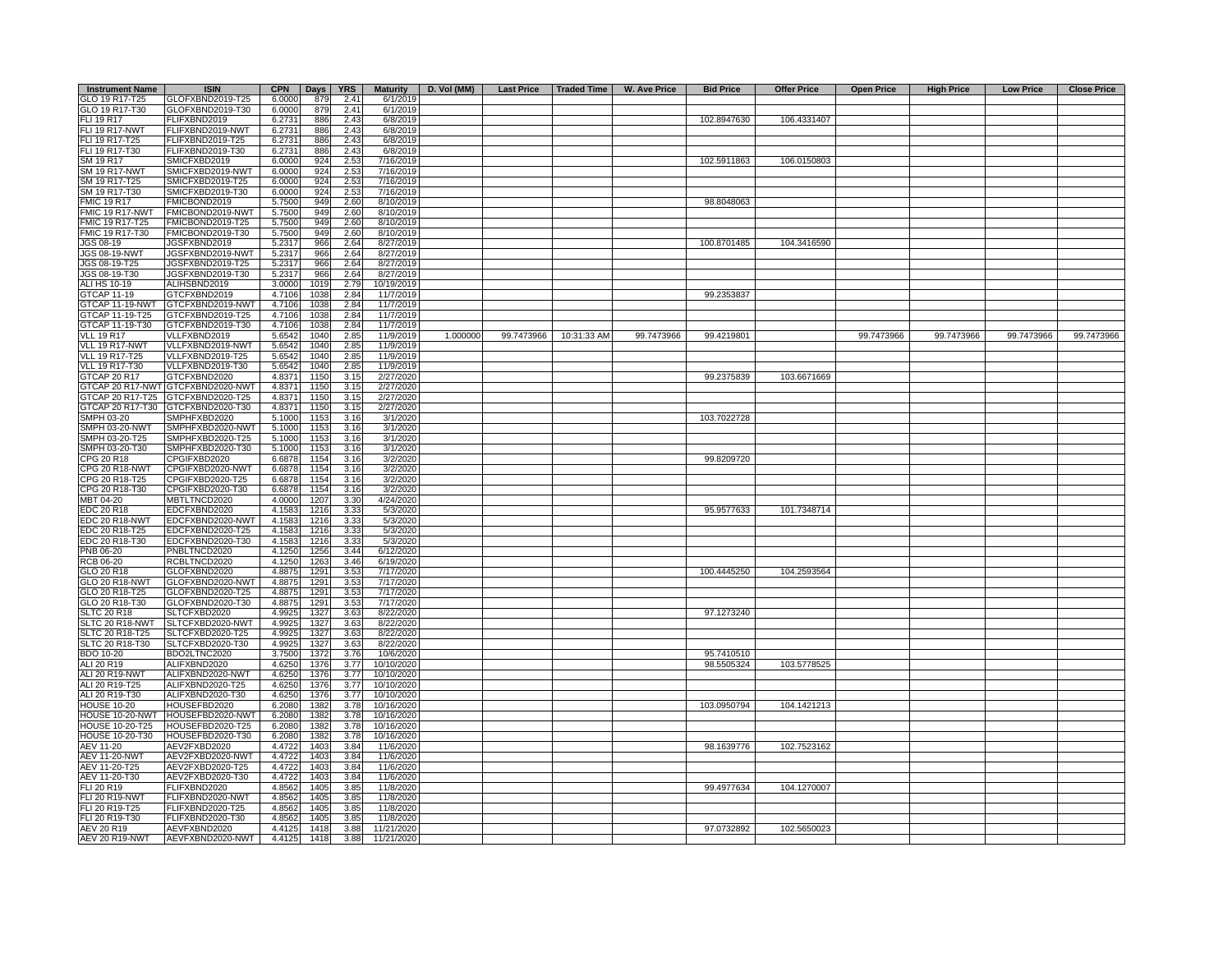| <b>Instrument Name</b> | <b>ISIN</b>                       | <b>CPN</b> | Days $ $ | <b>YRS</b> |            | Maturity   D. Vol (MM) |             | Last Price   Traded Time | <b>W. Ave Price</b> | <b>Bid Price</b> | <b>Offer Price</b> | <b>Open Price</b> | <b>High Price</b> | <b>Low Price</b> | <b>Close Price</b>      |
|------------------------|-----------------------------------|------------|----------|------------|------------|------------------------|-------------|--------------------------|---------------------|------------------|--------------------|-------------------|-------------------|------------------|-------------------------|
| AEV 20 R19-T25         | AEVFXBND2020-T25                  | 4.4125     | 1418     | 3.88       | 11/21/2020 |                        |             |                          |                     |                  |                    |                   |                   |                  |                         |
| AEV 20 R19-T30         | AEVFXBND2020-T30                  | 4.4125     | 1418     | 3.88       | 11/21/2020 |                        |             |                          |                     |                  |                    |                   |                   |                  |                         |
| MER 20 P19             | MERFXBND2020                      | 4.3750     | 1439     | 3.94       | 12/12/2020 |                        |             |                          |                     | 98.0392411       |                    |                   |                   |                  |                         |
| MER 20 P19-NWT         | MERFXBND2020-NWT                  | 4.3750     | 1439     | 3.94       | 12/12/2020 |                        |             |                          |                     |                  |                    |                   |                   |                  |                         |
| MER 20 P19-T25         | MERFXBND2020-T25                  | 4.3750     | 1439     | 3.94       | 12/12/2020 |                        |             |                          |                     |                  |                    |                   |                   |                  |                         |
| MER 20 P19-T30         | MERFXBND2020-T30                  | 4.3750     | 1439     | 3.94       | 12/12/2020 |                        |             |                          |                     |                  |                    |                   |                   |                  |                         |
| <b>TEL 21 R19</b>      | TELFXBND2021                      | 5.2250     | 1495     | 4.09       | 2/6/2021   | 8.000000               | 104.4029939 | 3:55:13 PM               | 104.4084600         | 103.6424715      |                    | 104.4029939       | 104.4029939       | 104.4029939      | 104.4029939             |
| TEL 21 R19-NWT         | TELFXBND2021-NWT                  | 5.2250     | 1495     | 4.09       | 2/6/2021   |                        |             |                          |                     |                  |                    |                   |                   |                  |                         |
| TEL 21 R19-T25         | TELFXBND2021-T25                  | 5.2250     | 1495     | 4.09       | 2/6/2021   |                        |             |                          |                     |                  |                    |                   |                   |                  |                         |
| TEL 21 R19-T30         | TELFXBND2021-T30                  | 5.2250     | 1495     | 4.09       | 2/6/2021   |                        |             |                          |                     |                  |                    |                   |                   |                  |                         |
| ABS 21 R19             | ABSFXBND2021                      | 5.3350     | 1499     | 4.10       | 2/10/2021  |                        |             |                          |                     | 98.4905567       | 105.0266786        |                   |                   |                  |                         |
| ABS 21 R19-NWT         | ABSFXBND2021-NWT                  | 5.3350     | 1499     | 4.10       | 2/10/2021  |                        |             |                          |                     |                  |                    |                   |                   |                  |                         |
| ABS 21 R19-T25         | ABSFXBND2021-T25                  | 5.3350     | 1499     | 4.10       | 2/10/2021  |                        |             |                          |                     |                  |                    |                   |                   |                  |                         |
| ABS 21 R19-T30         | ABSFXBND2021-T30                  | 5.3350     | 1499     | 4.10       | 2/10/2021  |                        |             |                          |                     |                  |                    |                   |                   |                  |                         |
| <b>ROCK 21 R19</b>     | ROCKFXBD2021                      | 5.0932     | 1504     | 4.12       | 2/15/2021  | 5.525500               | 103.5463812 | 3:55:35 PM               | 103.5507671         | 102.6904957      | 104.1287957        | 103.5463812       | 103.5463812       | 103.5463812      | 103.5463812             |
|                        | ROCK 21 R19-NWT ROCKFXBD2021-NWT  | 5.0932     | 1504     | 4.12       | 2/15/2021  |                        |             |                          |                     |                  |                    |                   |                   |                  |                         |
| ROCK 21 R19-T25        | ROCKFXBD2021-T25                  | 5.0932     | 1504     | 4.12       | 2/15/2021  |                        |             |                          |                     |                  |                    |                   |                   |                  |                         |
| ROCK 21 R19-T30        | ROCKFXBD2021-T30                  | 5.0932     | 1504     | 4.12       | 2/15/2021  |                        |             |                          |                     |                  |                    |                   |                   |                  |                         |
| SMPH 02-21             | SMPH2FBD2021                      | 4.5095     | 1514     | 4.15       | 2/25/2021  |                        |             |                          |                     | 100.2979838      | 101.9355932        |                   |                   |                  |                         |
| <b>SMPH 02-21-NWT</b>  | SMPH2FBD2021-NWT                  | 4.5095     | 1514     | 4.15       | 2/25/2021  |                        |             |                          |                     |                  |                    |                   |                   |                  |                         |
| SMPH 02-21-T25         | SMPH2FBD2021-T25                  | 4.5095     | 1514     | 4.15       | 2/25/2021  |                        |             |                          |                     |                  |                    |                   |                   |                  |                         |
| SMPH 02-21-T30         | SMPH2FBD2021-T30                  | 4.5095     | 1514     | 4.15       | 2/25/2021  |                        |             |                          |                     |                  |                    |                   |                   |                  |                         |
| <b>JGS 21 R19</b>      | JGSFXBND2021                      | 5.2442     | 1516     | 4.15       | 2/27/2021  | 5.000000               | 104.5089754 | 3:55:45 PM               | 104.5144175         | 103.7404874      | 104.7089702        | 104.5089754       | 104.5089754       | 104.5089754      | 104.5089754             |
| <b>JGS 21 R19-NWT</b>  | JGSFXBND2021-NWT                  | 5.2442     | 1516     | 4.15       | 2/27/2021  |                        |             |                          |                     |                  |                    |                   |                   |                  |                         |
| JGS 21 R19-T25         | JGSFXBND2021-T25                  | 5.2442     | 1516     | 4.15       | 2/27/2021  |                        |             |                          |                     |                  |                    |                   |                   |                  |                         |
| JGS 21 R19-T30         | JGSFXBND2021-T30                  | 5.2442     | 1516     | 4.15       | 2/27/2021  |                        |             |                          |                     |                  |                    |                   |                   |                  |                         |
| <b>SLI 21 R18</b>      | SLIFXBND2021                      | 6.7150     | 1539     | 4.21       | 3/22/2021  |                        |             |                          |                     | 99.4167552       |                    |                   |                   |                  |                         |
| <b>SLI 21 R18-NWT</b>  | SLIFXBND2021-NWT                  | 6.7150     | 1539     | 4.21       | 3/22/2021  |                        |             |                          |                     |                  |                    |                   |                   |                  |                         |
| SLI 21 R18-T25         | SLIFXBND2021-T25                  | 6.7150     | 1539     | 4.21       | 3/22/2021  |                        |             |                          |                     |                  |                    |                   |                   |                  |                         |
| SLI 21 R18-T30         | SLIFXBND2021-T30                  | 6.7150     | 1539     | 4.21       | 3/22/2021  |                        |             |                          |                     |                  |                    |                   |                   |                  |                         |
| <b>MNTC 21 R19</b>     | MNTCFXBD2021                      | 5.0700     | 1548     | 4.24       | 3/31/2021  |                        |             |                          |                     | 100.2658009      |                    |                   |                   |                  |                         |
|                        | MNTC 21 R19-NWT MNTCFXBD2021-NWT  | 5.0700     | 1548     | 4.24       | 3/31/2021  |                        |             |                          |                     |                  |                    |                   |                   |                  |                         |
| MNTC 21 R19-T25        | MNTCFXBD2021-T25                  | 5.0700     | 1548     | 4.24       | 3/31/2021  |                        |             |                          |                     |                  |                    |                   |                   |                  |                         |
| MNTC 21 R19-T30        | MNTCFXBD2021-T30                  | 5.0700     | 1548     | 4.24       | 3/31/2021  |                        |             |                          |                     |                  |                    |                   |                   |                  |                         |
| SMB 21 R19             | SMBFXBND2021                      | 5.5000     | 1550     | 4.24       | 4/2/2021   |                        |             |                          |                     | 105.3996445      | 105.7991546        |                   |                   |                  |                         |
| <b>SMB 21 R19-NWT</b>  | SMBFXBND2021-NWT                  | 5.5000     | 1550     | 4.24       | 4/2/2021   |                        |             |                          |                     |                  |                    |                   |                   |                  |                         |
| SMB 21 R19-T25         | SMBFXBND2021-T25                  | 5.5000     | 1550     | 4.24       | 4/2/2021   |                        |             |                          |                     |                  |                    |                   |                   |                  |                         |
| SMB 21 R19-T30         | SMBFXBND2021-T30                  | 5.5000     | 1550     | 4.24       | 4/2/2021   |                        |             |                          |                     |                  |                    |                   |                   |                  |                         |
| LBP 04-21              | LBPLTNCD2021                      | 3.7500     | 1557     | 4.26       | 4/9/2021   |                        |             |                          |                     |                  |                    |                   |                   |                  |                         |
| <b>VLL 21 R19</b>      | VLLFXBND2021                      | 5.9437     | 1587     | 4.34       | 5/9/2021   |                        |             |                          |                     | 96.9794794       |                    |                   |                   |                  |                         |
| <b>VLL 21 R19-NWT</b>  | VLLFXBND2021-NWT                  | 5.9437     | 1587     | 4.34       | 5/9/2021   |                        |             |                          |                     |                  |                    |                   |                   |                  |                         |
| VLL 21 R19-T25         | VLLFXBND2021-T25                  | 5.9437     | 1587     | 4.34       | 5/9/2021   |                        |             |                          |                     |                  |                    |                   |                   |                  |                         |
| VLL 21 R19-T30         | VLLFXBND2021-T30                  | 5.9437     | 1587     | 4.34       | 5/9/2021   |                        |             |                          |                     |                  |                    |                   |                   |                  |                         |
| AC 05-21               | ACFXBOND2021                      | 6.8000     | 1590     | 4.35       | 5/12/2021  |                        |             |                          |                     | 105.0046696      | 111.1458056        |                   |                   |                  |                         |
| AC 05-21-NWT           | ACFXBOND2021-NWT                  | 6.8000     | 1590     | 4.35       | 5/12/2021  |                        |             |                          |                     |                  |                    |                   |                   |                  |                         |
| AC 05-21-T25           | ACFXBOND2021-T25                  | 6.8000     | 1590     | 4.35       | 5/12/2021  |                        |             |                          |                     |                  |                    |                   |                   |                  |                         |
| AC 05-21-T30           | ACFXBOND2021-T30                  | 6.8000     | 1590     | 4.35       | 5/12/2021  |                        |             |                          |                     |                  |                    |                   |                   |                  |                         |
| SM 21 R19              | SMICFXBD2021                      | 5.2958     | 1597     | 4.37       | 5/19/2021  |                        |             |                          |                     | 105.6495538      |                    |                   |                   |                  |                         |
| SM 21 R19-NWT          | SMICFXBD2021-NWT                  | 5.2958     | 1597     | 4.37       | 5/19/2021  |                        |             |                          |                     |                  |                    |                   |                   |                  |                         |
| SM 21 R19-T25          | SMICFXBD2021-T25                  | 5.2958     | 1597     | 4.37       | 5/19/2021  |                        |             |                          |                     |                  |                    |                   |                   |                  |                         |
| SM 21 R19-T30          | SMICFXBD2021-T30                  | 5.2958     | 1597     | 4.37       | 5/19/2021  |                        |             |                          |                     |                  |                    |                   |                   |                  |                         |
| CHI 21 R19             | CHIFXBND2021                      | 5.3200     | 1615     | 4.42       | 6/6/2021   | 5.800000               | 102.4442533 | 3:49:38 PM               | 102.4472618         | 99.2968771       |                    | 102.4442533       | 102.4442533       |                  | 102.4442533 102.4442533 |
| CHI 21 R19-NWT         | CHIFXBND2021-NWT                  | 5.3200     | 1615     | 4.42       | 6/6/2021   |                        |             |                          |                     |                  |                    |                   |                   |                  |                         |
| CHI 21 R19-T25         | CHIFXBND2021-T25                  | 5.3200     | 1615     | 4.42       | 6/6/2021   |                        |             |                          |                     |                  |                    |                   |                   |                  |                         |
| CHI 21 R19-T30         | CHIFXBND2021-T30                  | 5.3200     | 1615     | 4.42       | 6/6/2021   |                        |             |                          |                     |                  |                    |                   |                   |                  |                         |
| <b>SMCGP 21 R19</b>    | SMCGPFBD2021                      | 4.3458     | 1650     | 4.52       | 7/11/2021  |                        |             |                          |                     | 97.5647641       | 101.4235816        |                   |                   |                  |                         |
|                        | SMCGP 21 R19-NWT SMCGPFBD2021-NWT | 4.3458     | 1650     | 4.52       | 7/11/2021  |                        |             |                          |                     |                  |                    |                   |                   |                  |                         |
|                        | SMCGP 21 R19-T25 SMCGPFBD2021-T25 | 4.3458     | 1650     | 4.52       | 7/11/2021  |                        |             |                          |                     |                  |                    |                   |                   |                  |                         |
|                        | SMCGP 21 R19-T30 SMCGPFBD2021-T30 | 4.3458     | 1650     | 4.52       | 7/11/2021  |                        |             |                          |                     |                  |                    |                   |                   |                  |                         |
| GTCAP 21 R19           | GTCFXBND2021                      | 5.1965     | 1677     | 4.59       | 8/7/2021   |                        |             |                          |                     | 98.7731170       |                    |                   |                   |                  |                         |
|                        | GTCAP 21 R19-NWT GTCFXBND2021-NWT | 5.1965     | 1677     | 4.59       | 8/7/2021   |                        |             |                          |                     |                  |                    |                   |                   |                  |                         |
|                        | GTCAP 21 R19-T25 GTCFXBND2021-T25 | 5.1965     | 1677     | 4.59       | 8/7/2021   |                        |             |                          |                     |                  |                    |                   |                   |                  |                         |
|                        | GTCAP 21 R19-T30 GTCFXBND2021-T30 | 5.1965     | 1677     | 4.59       | 8/7/2021   |                        |             |                          |                     |                  |                    |                   |                   |                  |                         |
| SMPH 21 R19            | SMPHFXBD2021                      | 5.2006     | 1702     | 4.66       | 9/1/2021   |                        |             |                          |                     | 98.7743204       |                    |                   |                   |                  |                         |
|                        | SMPH 21 R19-NWT SMPHFXBD2021-NWT  | 5.2006     | 1702     | 4.66       | 9/1/2021   |                        |             |                          |                     |                  |                    |                   |                   |                  |                         |
| SMPH 21 R19-T25        | SMPHFXBD2021-T25                  | 5.2006     | 1702     | 4.66       | 9/1/2021   |                        |             |                          |                     |                  |                    |                   |                   |                  |                         |
| SMPH 21 R19-T30        | SMPHFXBD2021-T30                  | 5.2006     | 1702     | 4.66       | 9/1/2021   |                        |             |                          |                     |                  |                    |                   |                   |                  |                         |
| CPG 21 R20             | CPGIFXBD2021                      | 6.9758     | 1703     | 4.66       | 9/2/2021   |                        |             |                          |                     | 99.9009988       |                    |                   |                   |                  |                         |
| <b>CPG 21 R20-NWT</b>  | CPGIFXBD2021-NWT                  | 6.9758     | 1703     | 4.66       | 9/2/2021   |                        |             |                          |                     |                  |                    |                   |                   |                  |                         |
| CPG 21 R20-T25         | CPGIFXBD2021-T25                  | 6.9758     | 1703     | 4.66       | 9/2/2021   |                        |             |                          |                     |                  |                    |                   |                   |                  |                         |
| CPG 21 R20-T30         | CPGIFXBD2021-T30                  | 6.9758     | 1703     | 4.66       | 9/2/2021   |                        |             |                          |                     |                  |                    |                   |                   |                  |                         |
| AP 21 R19              | APCFXBND2021                      | 5.2050     | 1711     | 4.68       | 9/10/2021  |                        |             |                          |                     | 103.3906991      |                    |                   |                   |                  |                         |
| AP 21 R19-NWT          | APCFXBND2021-NWT                  | 5.2050     | 1711     | 4.68       | 9/10/2021  |                        |             |                          |                     |                  |                    |                   |                   |                  |                         |
| AP 21 R19-T25          | APCFXBND2021-T25                  | 5.2050     | 1711     | 4.68       | 9/10/2021  |                        |             |                          |                     |                  |                    |                   |                   |                  |                         |
|                        | APCFXBND2021-T30                  |            |          | 4.68       |            |                        |             |                          |                     |                  |                    |                   |                   |                  |                         |
| AP 21 R19-T30          |                                   | 5.2050     | 1711     |            | 9/10/2021  |                        |             |                          |                     |                  |                    |                   |                   |                  |                         |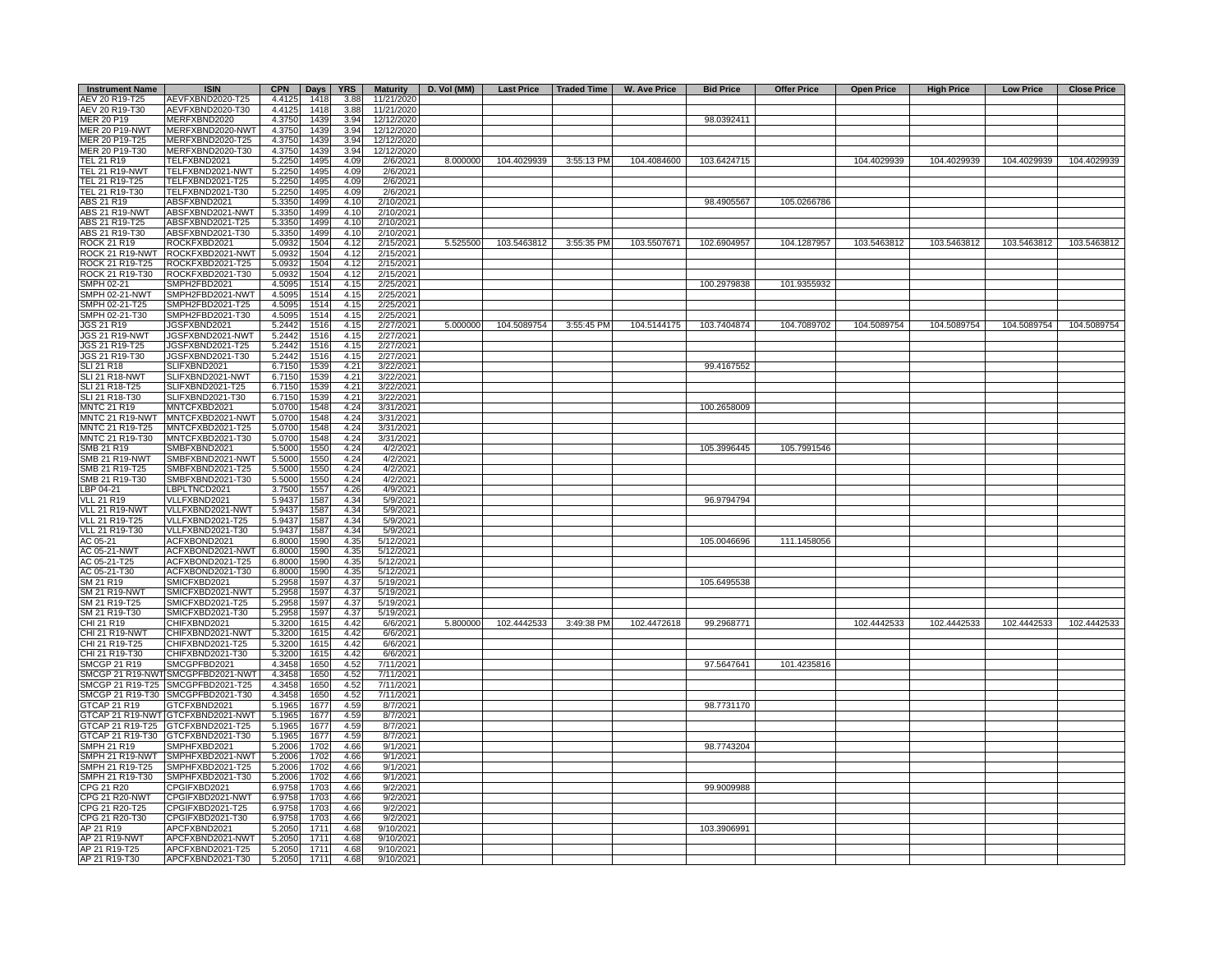| <b>Instrument Name</b> | <b>ISIN</b>                       | <b>CPN</b> | Days | <b>YRS</b> | <b>Maturity</b> | D. Vol (MM) | <b>Last Price</b> | <b>Traded Time</b> | <b>W. Ave Price</b> | <b>Bid Price</b> | <b>Offer Price</b> | <b>Open Price</b> | <b>High Price</b> | <b>Low Price</b> | <b>Close Price</b> |
|------------------------|-----------------------------------|------------|------|------------|-----------------|-------------|-------------------|--------------------|---------------------|------------------|--------------------|-------------------|-------------------|------------------|--------------------|
| PCOR 21 R19            | PCORFXBD2021                      | 4.0032     | 1758 | 4.81       | 10/27/2021      | 3.000000    | 99.9041539        | 3:56:02 PM         | 99.9040001          | 99.0368997       | 100.0129818        | 99.9041539        | 99.9041539        | 99.9041539       | 99.9041539         |
|                        | PCOR 21 R19-NWT PCORFXBD2021-NWT  | 4.0032     | 1758 | 4.81       | 10/27/2021      |             |                   |                    |                     |                  |                    |                   |                   |                  |                    |
| PCOR 21 R19-T25        | PCORFXBD2021-T25                  | 4.0032     | 1758 | 4.81       | 10/27/2021      |             |                   |                    |                     |                  |                    |                   |                   |                  |                    |
|                        |                                   |            |      |            |                 |             |                   |                    |                     |                  |                    |                   |                   |                  |                    |
| PCOR 21 R19-T30        | PCORFXBD2021-T30                  | 4.0032     | 1758 | 4.81       | 10/27/2021      |             |                   |                    |                     |                  |                    |                   |                   |                  |                    |
| MBT 11-21              | MBTLTNCD2021                      | 4.2500     | 1783 | 4.88       | 11/21/2021      |             |                   |                    |                     |                  |                    |                   |                   |                  |                    |
| FLI 21 R20             | FLIFXBND2021                      | 5.4000     | 1796 | 4.92       | 12/4/2021       |             |                   |                    |                     | 98.5074359       | 105.7634601        |                   |                   |                  |                    |
| <b>FLI 21 R20-NWT</b>  | FLIFXBND2021-NWT                  | 5.4000     | 1796 | 4.92       | 12/4/2021       |             |                   |                    |                     |                  |                    |                   |                   |                  |                    |
| FLI 21 R20-T25         | FLIFXBND2021-T25                  | 5.4000     | 1796 | 4.92       | 12/4/2021       |             |                   |                    |                     |                  |                    |                   |                   |                  |                    |
| FLI 21 R20-T30         | FLIFXBND2021-T30                  | 5.4000     | 1796 | 4.92       | 12/4/2021       |             |                   |                    |                     |                  |                    |                   |                   |                  |                    |
| RLC 02-22              | RLCFXBND2022                      | 4.8000     | 1877 | 5.14       | 2/23/2022       |             |                   |                    |                     | 96.8965830       | 103.2091460        |                   |                   |                  |                    |
| <b>RLC 02-22-NWT</b>   | RLCFXBND2022-NWT                  | 4.8000     | 1877 | 5.14       | 2/23/2022       |             |                   |                    |                     |                  |                    |                   |                   |                  |                    |
| RLC 02-22-T25          | RLCFXBND2022-T25                  | 4.8000     | 1877 | 5.14       | 2/23/2022       |             |                   |                    |                     |                  |                    |                   |                   |                  |                    |
| RLC 02-22-T30          | RLCFXBND2022-T30                  | 4.8000     | 1877 | 5.14       | 2/23/2022       |             |                   |                    |                     |                  |                    |                   |                   |                  |                    |
|                        |                                   |            |      |            |                 |             |                   |                    |                     |                  |                    |                   |                   |                  |                    |
| SMB 22 R19             | SMBFXBND2022                      | 6.6000     | 1915 | 5.24       | 4/2/2022        |             |                   |                    |                     | 109.7090888      | 111.6874873        |                   |                   |                  |                    |
| <b>SMB 22 R19-NWT</b>  | SMBFXBND2022-NWT                  | 6.6000     | 1915 | 5.24       | 4/2/2022        |             |                   |                    |                     |                  |                    |                   |                   |                  |                    |
| SMB 22 R19-T25         | SMBFXBND2022-T25                  | 6.6000     | 1915 | 5.24       | 4/2/2022        |             |                   |                    |                     |                  |                    |                   |                   |                  |                    |
| SMB 22 R19-T30         | SMBFXBND2022-T30                  | 6.6000     | 1915 | 5.24       | 4/2/2022        |             |                   |                    |                     |                  |                    |                   |                   |                  |                    |
| ALI 22 R19             | ALIFXBND2022                      | 6.0000     | 1940 | 5.31       | 4/27/2022       |             |                   |                    |                     | 104.0186261      | 108.9871983        |                   |                   |                  |                    |
| <b>ALI 22 R19-NWT</b>  | ALIFXBND2022-NWT                  | 6.0000     | 1940 | 5.31       | 4/27/2022       |             |                   |                    |                     |                  |                    |                   |                   |                  |                    |
| ALI 22 R19-T25         | ALIFXBND2022-T25                  | 6.0000     | 1940 | 5.31       | 4/27/2022       |             |                   |                    |                     |                  |                    |                   |                   |                  |                    |
| ALI 22 R19-T30         | ALIFXBND2022-T30                  | 6.0000     | 1940 | 5.31       | 4/27/2022       |             |                   |                    |                     |                  |                    |                   |                   |                  |                    |
|                        |                                   |            |      |            |                 |             |                   |                    |                     |                  |                    |                   |                   |                  |                    |
| ALI 22 4.5             | ALI2FXBD2022                      | 4.5000     | 1942 | 5.32       | 4/29/2022       |             |                   |                    |                     | 101.4122091      | 101.8900753        |                   |                   |                  |                    |
| ALI 22 4.5-NWT         | ALI2FXBD2022-NWT                  | 4.5000     | 1942 | 5.32       | 4/29/2022       |             |                   |                    |                     |                  |                    |                   |                   |                  |                    |
| ALI 22 4.5-T25         | ALI2FXBD2022-T25                  | 4.5000     | 1942 | 5.32       | 4/29/2022       |             |                   |                    |                     |                  |                    |                   |                   |                  |                    |
| ALI 22 4.5-T30         | ALI2FXBD2022-T30                  | 4.5000     | 1942 | 5.32       | 4/29/2022       |             |                   |                    |                     |                  |                    |                   |                   |                  |                    |
| CHIB 05-22             | CHIBLTNC2022                      | 3.2500     | 1961 | 5.37       | 5/18/2022       |             |                   |                    |                     |                  |                    |                   |                   |                  |                    |
| <b>SLTC 22 R20</b>     | SLTCFXBD2022                      | 5.5796     | 1965 | 5.38       | 5/22/2022       |             |                   |                    |                     | 97.5112034       | 107.1163972        |                   |                   |                  |                    |
| SLTC 22 R20-NWT        | SLTCFXBD2022-NWT                  | 5.5796     | 1965 | 5.38       | 5/22/2022       |             |                   |                    |                     |                  |                    |                   |                   |                  |                    |
| SLTC 22 R20-T25        | SLTCFXBD2022-T25                  | 5.5796     | 1965 | 5.38       | 5/22/2022       |             |                   |                    |                     |                  |                    |                   |                   |                  |                    |
| SLTC 22 R20-T30        | SLTCFXBD2022-T30                  | 5.5796     | 1965 | 5.38       | 5/22/2022       |             |                   |                    |                     |                  |                    |                   |                   |                  |                    |
|                        |                                   |            |      |            |                 |             |                   |                    |                     |                  |                    |                   |                   |                  |                    |
| PNB 06-22              | PNBLTNCD2022                      | 3.2500     | 1980 | 5.42       | 6/6/2022        |             |                   |                    |                     |                  |                    |                   |                   |                  |                    |
| <b>HOUSE 22 R20</b>    | HOUSEFBD2022                      | 6.1310     | 2020 | 5.53       | 7/16/2022       |             |                   |                    |                     | 98.2942817       |                    |                   |                   |                  |                    |
|                        | HOUSE 22 R20-NWT HOUSEFBD2022-NWT | 6.1310     | 2020 | 5.53       | 7/16/2022       |             |                   |                    |                     |                  |                    |                   |                   |                  |                    |
|                        | HOUSE 22 R20-T25 HOUSEFBD2022-T25 | 6.1310     | 2020 | 5.53       | 7/16/2022       |             |                   |                    |                     |                  |                    |                   |                   |                  |                    |
|                        | HOUSE 22 R20-T30 HOUSEFBD2022-T30 | 6.1310     | 2020 | 5.53       | 7/16/2022       |             |                   |                    |                     |                  |                    |                   |                   |                  |                    |
| SM 22 R19              | SMICFXBD2022                      | 6.9442     | 2020 | 5.53       | 7/16/2022       |             |                   |                    |                     | 111.8578621      | 113.9572759        |                   |                   |                  |                    |
| <b>SM 22 R19-NWT</b>   | SMICFXBD2022-NWT                  | 6.9442     | 2020 | 5.53       | 7/16/2022       |             |                   |                    |                     |                  |                    |                   |                   |                  |                    |
| SM 22 R19-T25          | SMICFXBD2022-T25                  | 6.9442     | 2020 | 5.53       | 7/16/2022       |             |                   |                    |                     |                  |                    |                   |                   |                  |                    |
|                        |                                   | 6.9442     |      |            |                 |             |                   |                    |                     |                  |                    |                   |                   |                  |                    |
| SM 22 R19-T30          | SMICFXBD2022-T30                  |            | 2020 | 5.53       | 7/16/2022       |             |                   |                    |                     |                  |                    |                   |                   |                  |                    |
| <b>AEV 22 R20</b>      | AEVFXBND2022                      | 5.0056     | 2041 | 5.59       | 8/6/2022        |             |                   |                    |                     | 102.8605236      |                    |                   |                   |                  |                    |
| <b>AEV 22 R20-NWT</b>  | AEVFXBND2022-NWT                  | 5.0056     | 2041 | 5.59       | 8/6/2022        |             |                   |                    |                     |                  |                    |                   |                   |                  |                    |
| AEV 22 R20-T25         | AEVFXBND2022-T25                  | 5.0056     | 2041 | 5.59       | 8/6/2022        |             |                   |                    |                     |                  |                    |                   |                   |                  |                    |
| AEV 22 R20-T30         | AEVFXBND2022-T30                  | 5.0056     | 2041 | 5.59       | 8/6/2022        |             |                   |                    |                     |                  |                    |                   |                   |                  |                    |
| FLI 22 R20             | FLIFXBND2022                      | 5.3567     | 2055 | 5.63       | 8/20/2022       | 5.000000    | 105.1250813       | 3:56:38 PM         | 105.1295601         | 104.1116929      |                    | 105.1250813       | 105.1250813       | 105.1250813      | 105.1250813        |
| <b>FLI 22 R20-NWT</b>  | FLIFXBND2022-NWT                  | 5.3567     | 2055 | 5.63       | 8/20/2022       |             |                   |                    |                     |                  |                    |                   |                   |                  |                    |
| FLI 22 R20-T25         | FLIFXBND2022-T25                  | 5.3567     | 2055 | 5.63       | 8/20/2022       |             |                   |                    |                     |                  |                    |                   |                   |                  |                    |
|                        |                                   |            |      |            |                 |             |                   |                    |                     |                  |                    |                   |                   |                  |                    |
| FLI 22 R20-T30         | FLIFXBND2022-T30                  | 5.3567     | 2055 | 5.63       | 8/20/2022       |             |                   |                    |                     |                  |                    |                   |                   |                  |                    |
| GTCAP 23 R20           | GTCFXBND2023                      | 5.0937     | 2246 | 6.15       | 2/27/2023       |             |                   |                    |                     | 95.3653640       |                    |                   |                   |                  |                    |
|                        | GTCAP 23 R20-NWT GTCFXBND2023-NWT | 5.0937     | 2246 | 6.15       | 2/27/2023       |             |                   |                    |                     |                  |                    |                   |                   |                  |                    |
|                        | GTCAP 23 R20-T25 GTCFXBND2023-T25 | 5.0937     | 2246 | 6.15       | 2/27/2023       |             |                   |                    |                     |                  |                    |                   |                   |                  |                    |
|                        | GTCAP 23 R20-T30 GTCFXBND2023-T30 | 5.0937     | 2246 | 6.15       | 2/27/2023       |             |                   |                    |                     |                  |                    |                   |                   |                  |                    |
| EDC 23 R19             | EDCFXBND2023                      | 4.7312     | 2311 | 6.33       | 5/3/2023        |             |                   |                    |                     | 103.2025395      |                    |                   |                   |                  |                    |
| EDC 23 R19-NWT         | EDCFXBND2023-NWT                  | 4.7312     | 2311 | 6.33       | 5/3/2023        |             |                   |                    |                     |                  |                    |                   |                   |                  |                    |
| EDC 23 R19-T25         | EDCFXBND2023-T25                  | 4.7312     | 2311 | 6.33       | 5/3/2023        |             |                   |                    |                     |                  |                    |                   |                   |                  |                    |
| EDC 23 R19-T30         | EDCFXBND2023-T30                  | 4.7312     | 2311 | 6.33       | 5/3/2023        |             |                   |                    |                     |                  |                    |                   |                   |                  |                    |
|                        |                                   |            |      |            |                 |             |                   |                    |                     |                  |                    |                   |                   |                  |                    |
| AC 23 R22              | ACFXBOND2023                      | 3.9200     | 2376 | 6.51       | 7/7/2023        |             |                   |                    |                     | 97.8517227       |                    |                   |                   |                  |                    |
| <b>AC 23 R22-NWT</b>   | ACFXBOND2023-NWT                  | 3.9200     | 2376 | 6.51       | 7/7/2023        |             |                   |                    |                     |                  |                    |                   |                   |                  |                    |
| AC 23 R22-T25          | ACFXBOND2023-T25                  | 3.9200     | 2376 | 6.51       | 7/7/2023        |             |                   |                    |                     |                  |                    |                   |                   |                  |                    |
| AC 23 R22-T30          | ACFXBOND2023-T30                  | 3.9200     | 2376 | 6.51       | 7/7/2023        |             |                   |                    |                     |                  |                    |                   |                   |                  |                    |
| <b>SMCGP 23 R21</b>    | SMCGPFBD2023                      | 4.7575     | 2380 | 6.52       | 7/11/2023       |             |                   |                    |                     | 97.2942399       |                    |                   |                   |                  |                    |
|                        | SMCGP 23 R21-NWT SMCGPFBD2023-NWT | 4.7575     | 2380 | 6.52       | 7/11/2023       |             |                   |                    |                     |                  |                    |                   |                   |                  |                    |
|                        | SMCGP 23 R21-T25 SMCGPFBD2023-T25 | 4.7575     | 2380 | 6.52       | 7/11/2023       |             |                   |                    |                     |                  |                    |                   |                   |                  |                    |
|                        | SMCGP 23 R21-T30 SMCGPFBD2023-T30 | 4.7575     | 2380 | 6.52       | 7/11/2023       |             |                   |                    |                     |                  |                    |                   |                   |                  |                    |
|                        |                                   |            |      |            |                 |             |                   |                    |                     |                  |                    |                   |                   |                  |                    |
| GLO 23 R20             | GLOFXBND2023                      | 5.2792     | 2386 | 6.53       | 7/17/2023       | 9.000000    | 105.5507558       | 3:56:44 PM         | 105.5547355         | 104.1032696      |                    | 105.5507558       | 105.5507558       | 105.5507558      | 105.5507558        |
| GLO 23 R20-NWT         | GLOFXBND2023-NWT                  | 5.2792     | 2386 | 6.53       | 7/17/2023       |             |                   |                    |                     |                  |                    |                   |                   |                  |                    |
| GLO 23 R20-T25         | GLOFXBND2023-T25                  | 5.2792     | 2386 | 6.53       | 7/17/2023       |             |                   |                    |                     |                  |                    |                   |                   |                  |                    |
| GLO 23 R20-T30         | GLOFXBND2023-T30                  | 5.2792     | 2386 | 6.53       | 7/17/2023       |             |                   |                    |                     |                  |                    |                   |                   |                  |                    |
| MBT 09-23              | MBTLTNCD2023                      | 3.5000     | 2450 | 6.71       | 9/19/2023       |             |                   |                    |                     |                  |                    |                   |                   |                  |                    |
| ALI 23 R22             | ALIFXBND2023                      | 3.8915     | 2468 | 6.76       | 10/7/2023       |             |                   |                    |                     | 92.3452463       |                    |                   |                   |                  |                    |
| ALI 23 R22-NWT         | ALIFXBND2023-NWT                  | 3.8915     | 2468 | 6.76       | 10/7/2023       |             |                   |                    |                     |                  |                    |                   |                   |                  |                    |
| ALI 23 R22-T25         | ALIFXBND2023-T25                  | 3.8915     | 2468 | 6.76       | 10/7/2023       |             |                   |                    |                     |                  |                    |                   |                   |                  |                    |
|                        |                                   |            |      |            |                 |             |                   |                    |                     |                  |                    |                   |                   |                  |                    |
| ALI 23 R22-T30         | ALIFXBND2023-T30                  | 3.8915     | 2468 | 6.76       | 10/7/2023       |             |                   |                    |                     |                  |                    |                   |                   |                  |                    |
| PCOR 23 R21            | PCORFXBD2023                      | 4.5219     | 2488 | 6.81       | 10/27/2023      |             |                   |                    |                     | 93.7884911       |                    |                   |                   |                  |                    |
|                        | PCOR 23 R21-NWT PCORFXBD2023-NWT  | 4.5219     | 2488 | 6.81       | 10/27/2023      |             |                   |                    |                     |                  |                    |                   |                   |                  |                    |
| PCOR 23 R21-T25        | PCORFXBD2023-T25                  | 4.5219     | 2488 | 6.81       | 10/27/2023      |             |                   |                    |                     |                  |                    |                   |                   |                  |                    |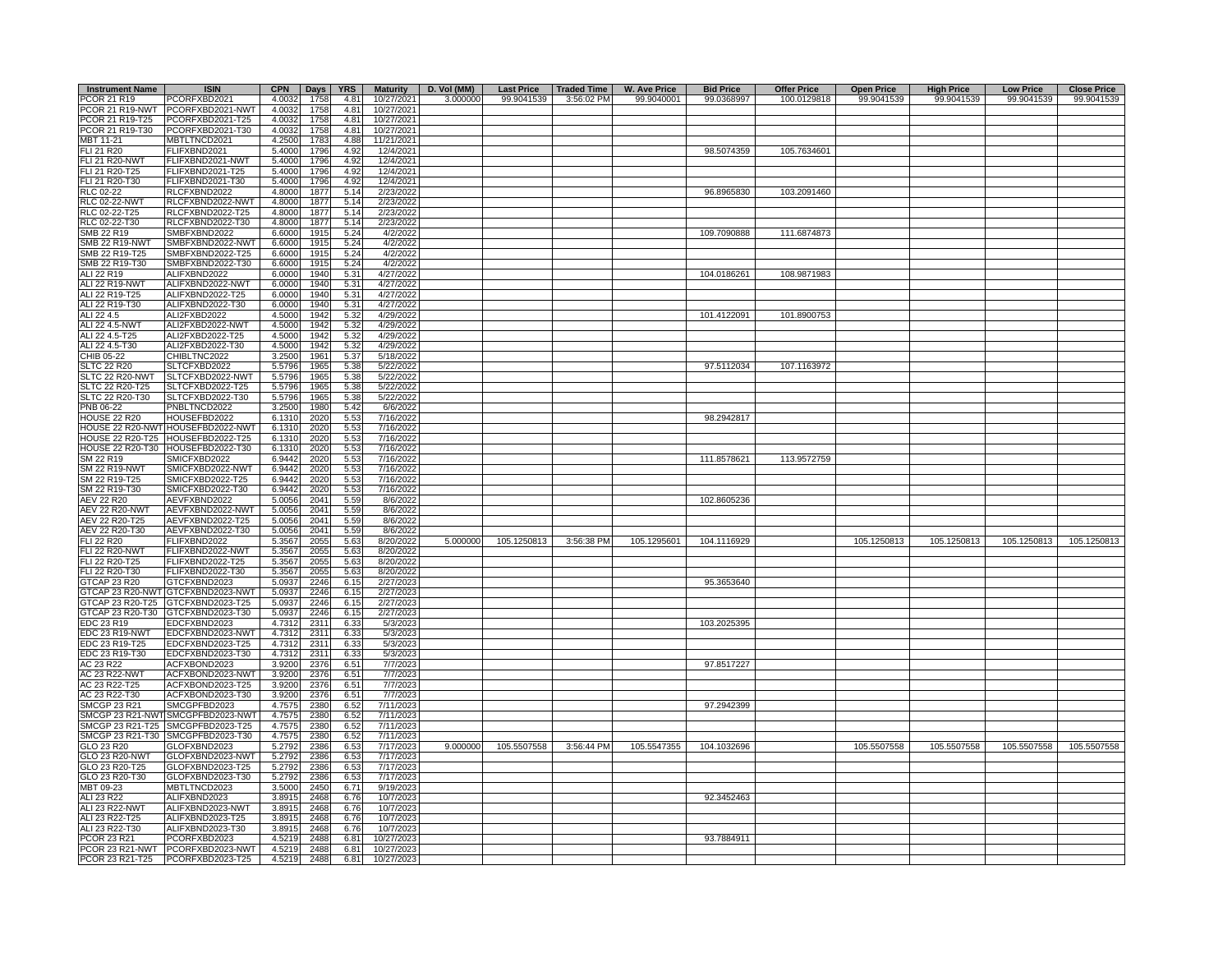| <b>Instrument Name</b> | <b>ISIN</b>                       | <b>CPN</b> |      | Days YRS |            | Maturity D. Vol (MM) | Last Price   Traded Time   W. Ave Price | <b>Bid Price</b> | <b>Offer Price</b> | <b>Open Price</b> | <b>High Price</b> | <b>Low Price</b> | <b>Close Price</b> |
|------------------------|-----------------------------------|------------|------|----------|------------|----------------------|-----------------------------------------|------------------|--------------------|-------------------|-------------------|------------------|--------------------|
| PCOR 23 R21-T30        | PCORFXBD2023-T30                  | 4.5219     | 2488 | 6.81     | 10/27/2023 |                      |                                         |                  |                    |                   |                   |                  |                    |
| FLI 23 R20             | FLIFXBND2023                      | 5.4333     | 2500 | 6.84     | 11/8/2023  |                      |                                         | 99.6193694       |                    |                   |                   |                  |                    |
| <b>FLI 23 R20-NWT</b>  | FLIFXBND2023-NWT                  | 5.4333     | 2500 | 6.84     | 11/8/2023  |                      |                                         |                  |                    |                   |                   |                  |                    |
| FLI 23 R20-T25         | FLIFXBND2023-T25                  | 5.4333     | 2500 | 6.84     | 11/8/2023  |                      |                                         |                  |                    |                   |                   |                  |                    |
| FLI 23 R20-T30         | FLIFXBND2023-T30                  | 5.4333     | 2500 | 6.84     | 11/8/2023  |                      |                                         |                  |                    |                   |                   |                  |                    |
| AEV 23 R20             | AEVFXBND2023                      | 4.6188     | 2513 | 6.88     | 11/21/2023 |                      |                                         | 96.3715227       |                    |                   |                   |                  |                    |
| <b>AEV 23 R20-NWT</b>  | AEVFXBND2023-NWT                  | 4.6188     | 2513 | 6.88     | 11/21/2023 |                      |                                         |                  |                    |                   |                   |                  |                    |
|                        |                                   |            |      |          |            |                      |                                         |                  |                    |                   |                   |                  |                    |
| AEV 23 R20-T25         | AEVFXBND2023-T25                  | 4.6188     | 2513 | 6.88     | 11/21/2023 |                      |                                         |                  |                    |                   |                   |                  |                    |
| AEV 23 R20-T30         | AEVFXBND2023-T30                  | 4.6188     | 2513 | 6.88     | 11/21/2023 |                      |                                         |                  |                    |                   |                   |                  |                    |
| SM 23 R21              | SMICFXBD2023                      | 5.1590     | 2531 | 6.93     | 12/9/2023  |                      |                                         | 100.9183366      |                    |                   |                   |                  |                    |
| SM 23 R21-NWT          | SMICFXBD2023-NWT                  | 5.1590     | 2531 | 6.93     | 12/9/2023  |                      |                                         |                  |                    |                   |                   |                  |                    |
| SM 23 R21-T25          | SMICFXBD2023-T25                  | 5.1590     | 2531 | 6.93     | 12/9/2023  |                      |                                         |                  |                    |                   |                   |                  |                    |
| SM 23 R21-T30          | SMICFXBD2023-T30                  | 5.1590     | 2531 | 6.93     | 12/9/2023  |                      |                                         |                  |                    |                   |                   |                  |                    |
| FDC 24 R21             | FDCFXBND2024                      | 6.1458     | 2577 | 7.06     | 1/24/2024  |                      |                                         | 110.0628039      |                    |                   |                   |                  |                    |
| FDC 24 R21-NWT         | FDCFXBND2024-NWT                  | 6.1458     | 2577 | 7.06     | 1/24/2024  |                      |                                         |                  |                    |                   |                   |                  |                    |
| FDC 24 R21-T25         | FDCFXBND2024-T25                  | 6.1458     | 2577 | 7.06     | 1/24/2024  |                      |                                         |                  |                    |                   |                   |                  |                    |
| FDC 24 R21-T30         | FDCFXBND2024-T30                  | 6.1458     | 2577 | 7.06     | 1/24/2024  |                      |                                         |                  |                    |                   |                   |                  |                    |
| ALI 24 R20             | ALIFXBND2024                      | 5.0000     | 2583 | 7.07     | 1/30/2024  |                      |                                         | 102.3888061      | 104.8495914        |                   |                   |                  |                    |
| <b>ALI 24 R20-NWT</b>  | ALIFXBND2024-NWT                  | 5.0000     | 2583 | 7.07     | 1/30/2024  |                      |                                         |                  |                    |                   |                   |                  |                    |
|                        |                                   |            |      | 7.07     |            |                      |                                         |                  |                    |                   |                   |                  |                    |
| ALI 24 R20-T25         | ALIFXBND2024-T25                  | 5.0000     | 2583 |          | 1/30/2024  |                      |                                         |                  |                    |                   |                   |                  |                    |
| ALI 24 R20-T30         | ALIFXBND2024-T30                  | 5.0000     | 2583 | 7.07     | 1/30/2024  |                      |                                         |                  |                    |                   |                   |                  |                    |
| <b>TEL 24 R21</b>      | TELFXBND2024                      | 5.2813     | 2590 | 7.09     | 2/6/2024   |                      |                                         | 101.3696088      |                    |                   |                   |                  |                    |
| <b>TEL 24 R21-NWT</b>  | TELFXBND2024-NWT                  | 5.2813     | 2590 | 7.09     | 2/6/2024   |                      |                                         |                  |                    |                   |                   |                  |                    |
| TEL 24 R21-T25         | TELFXBND2024-T25                  | 5.2813     | 2590 | 7.09     | 2/6/2024   |                      |                                         |                  |                    |                   |                   |                  |                    |
| TEL 24 R21-T30         | TELFXBND2024-T30                  | 5.2813     | 2590 | 7.09     | 2/6/2024   |                      |                                         |                  |                    |                   |                   |                  |                    |
| JGS 24 R20             | JGSFXBND2024                      | 5.3000     | 2611 | 7.15     | 2/27/2024  |                      |                                         | 98.8231764       |                    |                   |                   |                  |                    |
| <b>JGS 24 R20-NWT</b>  | JGSFXBND2024-NWT                  | 5.3000     | 2611 | 7.15     | 2/27/2024  |                      |                                         |                  |                    |                   |                   |                  |                    |
| JGS 24 R20-T25         | JGSFXBND2024-T25                  | 5.3000     | 2611 | 7.15     | 2/27/2024  |                      |                                         |                  |                    |                   |                   |                  |                    |
| JGS 24 R20-T30         | JGSFXBND2024-T30                  | 5.3000     | 2611 | 7.15     | 2/27/2024  |                      |                                         |                  |                    |                   |                   |                  |                    |
| <b>MNTC 24 R21</b>     | MNTCFXBD2024                      | 5.5000     | 2644 | 7.24     | 3/31/2024  |                      |                                         | 100.5957813      |                    |                   |                   |                  |                    |
|                        | MNTC 24 R21-NWT MNTCFXBD2024-NWT  |            | 2644 | 7.24     | 3/31/2024  |                      |                                         |                  |                    |                   |                   |                  |                    |
|                        |                                   | 5.5000     |      |          |            |                      |                                         |                  |                    |                   |                   |                  |                    |
| MNTC 24 R21-T25        | MNTCFXBD2024-T25                  | 5.5000     | 2644 | 7.24     | 3/31/2024  |                      |                                         |                  |                    |                   |                   |                  |                    |
| MNTC 24 R21-T30        | MNTCFXBD2024-T30                  | 5.5000     | 2644 | 7.24     | 3/31/2024  |                      |                                         |                  |                    |                   |                   |                  |                    |
| SMB 24 R21             | SMBFXBND2024                      | 6.0000     | 2646 | 7.24     | 4/2/2024   |                      |                                         | 110.3180090      | 111.1390686        |                   |                   |                  |                    |
| <b>SMB 24 R21-NWT</b>  | SMBFXBND2024-NWT                  | 6.0000     | 2646 | 7.24     | 4/2/2024   |                      |                                         |                  |                    |                   |                   |                  |                    |
| SMB 24 R21-T25         | SMBFXBND2024-T25                  | 6.0000     | 2646 | 7.24     | 4/2/2024   |                      |                                         |                  |                    |                   |                   |                  |                    |
| SMB 24 R21-T30         | SMBFXBND2024-T30                  | 6.0000     | 2646 | 7.24     | 4/2/2024   |                      |                                         |                  |                    |                   |                   |                  |                    |
| SM 24 R21              | SMICFXBD2024                      | 5.6125     | 2693 | 7.37     | 5/19/2024  |                      |                                         | 102.4943636      |                    |                   |                   |                  |                    |
| <b>SM 24 R21-NWT</b>   | SMICFXBD2024-NWT                  | 5.6125     | 2693 | 7.37     | 5/19/2024  |                      |                                         |                  |                    |                   |                   |                  |                    |
| SM 24 R21-T25          | SMICFXBD2024-T25                  | 5.6125     | 2693 | 7.37     | 5/19/2024  |                      |                                         |                  |                    |                   |                   |                  |                    |
| SM 24 R21-T30          | SMICFXBD2024-T30                  | 5.6125     | 2693 | 7.37     | 5/19/2024  |                      |                                         |                  |                    |                   |                   |                  |                    |
| <b>GTCAP 24 R21</b>    | GTCFXBND2024                      | 5.6250     | 2773 | 7.59     | 8/7/2024   |                      |                                         | 103.6382692      |                    |                   |                   |                  |                    |
|                        | GTCAP 24 R21-NWT GTCFXBND2024-NWT | 5.6250     | 2773 | 7.59     | 8/7/2024   |                      |                                         |                  |                    |                   |                   |                  |                    |
|                        | GTCAP 24 R21-T25 GTCFXBND2024-T25 | 5.6250     | 2773 | 7.59     | 8/7/2024   |                      |                                         |                  |                    |                   |                   |                  |                    |
|                        |                                   |            |      |          |            |                      |                                         |                  |                    |                   |                   |                  |                    |
|                        | GTCAP 24 R21-T30 GTCFXBND2024-T30 | 5.6250     | 2773 | 7.59     | 8/7/2024   |                      |                                         |                  |                    |                   |                   |                  |                    |
| <b>SMPH 24 R21</b>     | SMPHFXBD2024                      | 5.7417     | 2798 | 7.66     | 9/1/2024   |                      |                                         | 99.9465160       |                    |                   |                   |                  |                    |
|                        | SMPH 24 R21-NWT SMPHFXBD2024-NWT  | 5.7417     | 2798 | 7.66     | 9/1/2024   |                      |                                         |                  |                    |                   |                   |                  |                    |
| SMPH 24 R21-T25        | SMPHFXBD2024-T25                  | 5.7417     | 2798 | 7.66     | 9/1/2024   |                      |                                         |                  |                    |                   |                   |                  |                    |
| SMPH 24 R21-T30        | SMPHFXBD2024-T30                  | 5.7417     | 2798 | 7.66     | 9/1/2024   |                      |                                         |                  |                    |                   |                   |                  |                    |
| FLI 24 R21             | FLIFXBND2024                      | 5.6389     | 2892 | 7.92     | 12/4/2024  |                      |                                         | 100.8847921      |                    |                   |                   |                  |                    |
| FLI 24 R21-NWT         | FLIFXBND2024-NWT                  | 5.6389     | 2892 | 7.92     | 12/4/2024  |                      |                                         |                  |                    |                   |                   |                  |                    |
| FLI 24 R21-T25         | FLIFXBND2024-T25                  | 5.6389     | 2892 | 7.92     | 12/4/2024  |                      |                                         |                  |                    |                   |                   |                  |                    |
| FLI 24 R21-T30         | FLIFXBND2024-T30                  | 5.6389     | 2892 | 7.92     | 12/4/2024  |                      |                                         |                  |                    |                   |                   |                  |                    |
| <b>RLC 02-25</b>       | RLCFXBND2025                      | 4.9344     | 2973 | 8.14     | 2/23/2025  |                      |                                         | 94.4399580       |                    |                   |                   |                  |                    |
| <b>RLC 02-25-NWT</b>   | RLCFXBND2025-NWT                  | 4.9344     | 2973 | 8.14     | 2/23/2025  |                      |                                         |                  |                    |                   |                   |                  |                    |
| RLC 02-25-T25          | RLCFXBND2025-T25                  | 4.9344     | 2973 | 8.14     | 2/23/2025  |                      |                                         |                  |                    |                   |                   |                  |                    |
| RLC 02-25-T30          | RLCFXBND2025-T30                  | 4.9344     | 2973 | 8.14     | 2/23/2025  |                      |                                         |                  |                    |                   |                   |                  |                    |
| ALI 25 R21             | ALIFXBND2025                      | 5.6250     | 3034 | 8.31     | 4/25/2025  |                      |                                         | 105.5917733      |                    |                   |                   |                  |                    |
|                        |                                   |            |      |          |            |                      |                                         |                  |                    |                   |                   |                  |                    |
| ALI 25 R21-NWT         | ALIFXBND2025-NWT                  | 5.6250     | 3034 | 8.31     | 4/25/2025  |                      |                                         |                  |                    |                   |                   |                  |                    |
| ALI 25 R21-T25         | ALIFXBND2025-T25                  | 5.6250     | 3034 | 8.31     | 4/25/2025  |                      |                                         |                  |                    |                   |                   |                  |                    |
| ALI 25 R21-T30         | ALIFXBND2025-T30                  | 5.6250     | 3034 | 8.31     | 4/25/2025  |                      |                                         |                  |                    |                   |                   |                  |                    |
| <b>SLTC 25 R22</b>     | SLTCFXBD2025                      | 6.4872     | 3061 | 8.38     | 5/22/2025  |                      |                                         | 96.7644607       |                    |                   |                   |                  |                    |
| SLTC 25 R22-NWT        | SLTCFXBD2025-NWT                  | 6.4872     | 3061 | 8.38     | 5/22/2025  |                      |                                         |                  |                    |                   |                   |                  |                    |
| SLTC 25 R22-T25        | SLTCFXBD2025-T25                  | 6.4872     | 3061 | 8.38     | 5/22/2025  |                      |                                         |                  |                    |                   |                   |                  |                    |
| SLTC 25 R22-T30        | SLTCFXBD2025-T30                  | 6.4872     | 3061 | 8.38     | 5/22/2025  |                      |                                         |                  |                    |                   |                   |                  |                    |
| <b>HOUSE 25 R22</b>    | HOUSEFBD2025                      | 6.8666     | 3116 | 8.53     | 7/16/2025  |                      |                                         | 99.1463414       |                    |                   |                   |                  |                    |
|                        | HOUSE 25 R22-NWT HOUSEFBD2025-NWT | 6.8666     | 3116 | 8.53     | 7/16/2025  |                      |                                         |                  |                    |                   |                   |                  |                    |
|                        | HOUSE 25 R22-T25 HOUSEFBD2025-T25 | 6.8666     | 3116 | 8.53     | 7/16/2025  |                      |                                         |                  |                    |                   |                   |                  |                    |
|                        | HOUSE 25 R22-T30 HOUSEFBD2025-T30 | 6.8666     | 3116 | 8.53     | 7/16/2025  |                      |                                         |                  |                    |                   |                   |                  |                    |
| <b>FLI 25 R22</b>      | FLIFXBND2025                      | 5.7139     | 3151 | 8.63     | 8/20/2025  |                      |                                         | 101.4594809      |                    |                   |                   |                  |                    |
|                        |                                   | 5.7139     |      | 8.63     |            |                      |                                         |                  |                    |                   |                   |                  |                    |
| <b>FLI 25 R22-NWT</b>  | FLIFXBND2025-NWT                  |            | 3151 |          | 8/20/2025  |                      |                                         |                  |                    |                   |                   |                  |                    |
| FLI 25 R22-T25         | FLIFXBND2025-T25                  | 5.7139     | 3151 | 8.63     | 8/20/2025  |                      |                                         |                  |                    |                   |                   |                  |                    |
| FLI 25 R22-T30         | FLIFXBND2025-T30                  | 5.7139     | 3151 | 8.63     | 8/20/2025  |                      |                                         |                  |                    |                   |                   |                  |                    |
| ALI 25 R22             | ALI2FXBD2025                      | 4.7500     | 3217 | 8.81     | 10/25/2025 |                      |                                         | 100.3508689      |                    |                   |                   |                  |                    |
| <b>ALI 25 R22-NWT</b>  | ALI2FXBD2025-NWT                  | 4.7500     | 3217 | 8.81     | 10/25/2025 |                      |                                         |                  |                    |                   |                   |                  |                    |